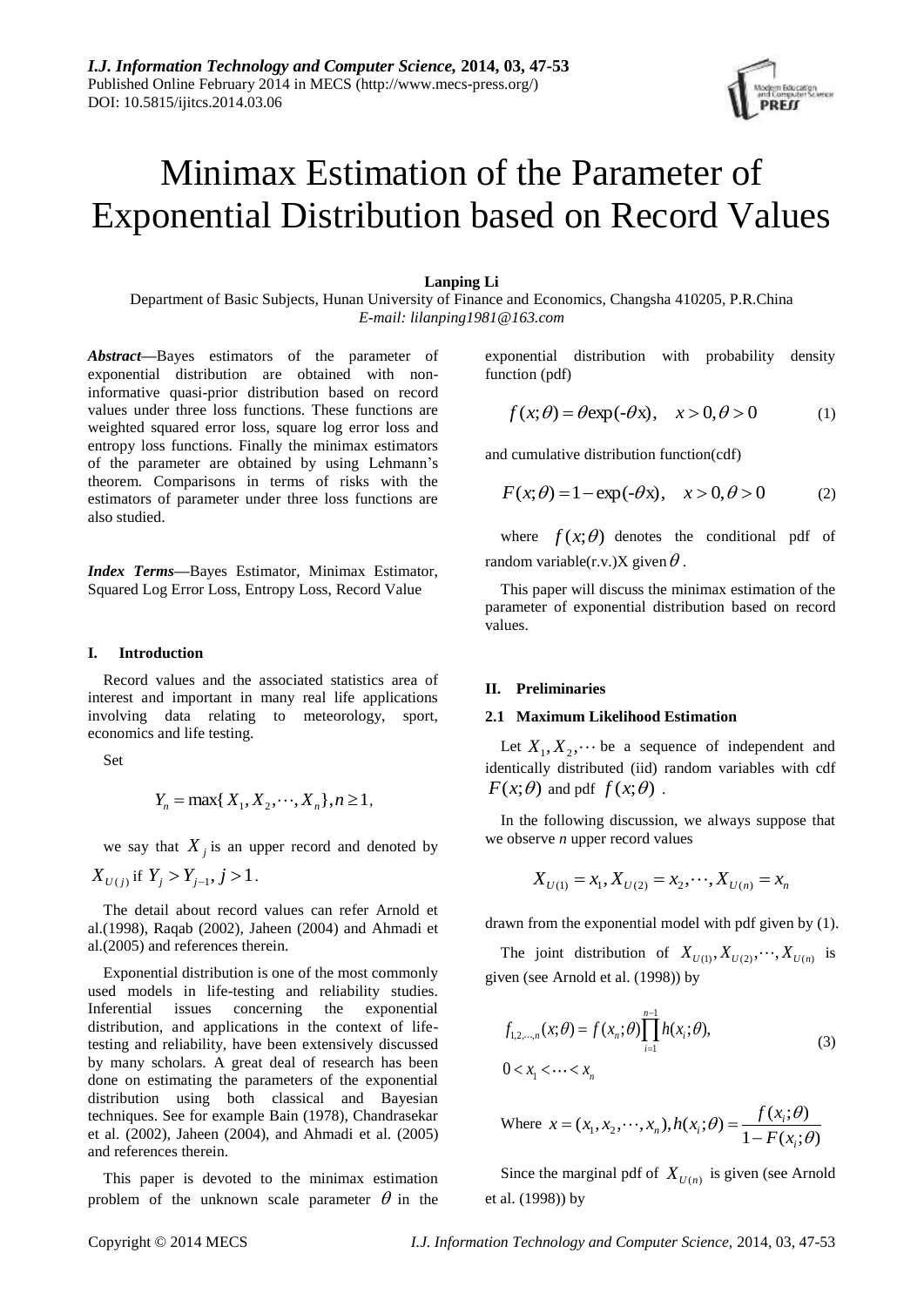$$
f_n(x_n; \theta) = f(x_n; \theta) \frac{[-\ln(1 - F(x_n; \theta)]^{n-1}}{(n-1)!}
$$
  
= 
$$
\frac{1}{\Gamma(n)} \theta^n x_n^{n-1} e^{-\theta x_n}, x > 0
$$
 (4)

Thus

$$
X_{U(n)} \sim \Gamma(n, \theta),
$$

and

$$
EX_{U(n)}=n/\theta
$$

The likelihood function based n upper record values is given by

$$
l(\theta \mid x) = f_{1,2,\cdots,n}(x;\theta) = \theta^n \exp(-\theta x_n)
$$
 (5)

and the log-likelihood function may be written as

$$
L(\theta \mid x) = \ln l(\theta \mid x) = n \ln \theta - \theta x_n \tag{6}
$$

Upon differentiating (6) with respect to  $\theta$  and equating each results to zero, the MLE of  $\theta$  is given by

$$
\frac{d \ln L(\theta \mid x)}{d \theta} = \frac{n}{\theta} - x_n = 0
$$

Then, the MLE of  $\theta$  is

$$
\hat{\delta}_{MLE} = \frac{n}{X_{U(n)}}\tag{7}
$$

### **2.2 Loss Function**

In statistical decision theory and Bayesian analysis, loss function plays an important role in it and the most common loss are symmetric loss function ,especially squared error loss function are considered most. Under squared loss function, it is to be thought the overestimation and underestimation have the same estimated risks. However, in many practical practical problems, overestimation and underestimation will have different consequences. To overcome this difficulty, Varian(1975)and Zellner(1986)proposed an asymmetric loss function known as the LINEX loss function, Podder et al.(2004) proposed a new asymmetric loss function for scale parameter estimation. See also Kiapou[ra](http://www.sciencedirect.com/science/article/pii/S0167715211002331#af000005) and Nematollah[ib\(](http://www.sciencedirect.com/science/article/pii/S0167715211002331#af000010)2011), Mahmoodi, and Farsipour(2006). This loss function is called squared log error loss(SLE) is

$$
L(\theta, \delta) = (\ln \delta - \ln \theta)^2 \tag{8}
$$

Which is balanced and  $L(\theta, \delta) \to \infty$  as  $\delta \to 0$  or . This loss is not always convex, it is convex for  $\frac{\sigma}{\theta} \leq e$  $\frac{\delta}{\delta} \leq e$  and concave otherwise, but its risk function has minimum w.r.t.

$$
\hat{\delta}_{SL} = \exp[E(\ln \theta \mid X)].
$$

In many practical situations, it appears to be more realistic to express the loss in terms of the ratio  $\hat{\theta}/\theta$  . In this case, Dey et al. (1987) pointed out that a useful asymmetric loss function is entropy loss function:

$$
L(\hat{\theta}, \theta) = \frac{\delta}{\theta} - \ln \frac{\delta}{\theta} - 1
$$
 (9)

Whose minimum occurs at  $\delta = \theta$ . Also, this loss function has been used in Singh et al. (2011), Li and Ren(2012) .The Bayes estimator under the entropy loss is denoted by  $\hat{\theta}_{\scriptscriptstyle BE}$  , given by

$$
\hat{\delta}_{BE} = [E(\theta^{-1} | X)]^{-1}.
$$
 (10)

#### **III. Bayes Estimation**

In this section, we estimate  $\theta$  by considering weighted square error loss, squared log error loss and entropy loss functions.

We further assume that some prior knowledge about the parameter  $\theta$  is available to the investigation from past experience with the exponential model. The prior knowledge can often be summarized in terms of the socalled prior densities on parameter space of  $\theta$ . In the following discussion, we assume the following Jeffrey's non-informative quasi-prior density defined as,

$$
\pi(\theta) \propto \frac{1}{\theta^d}, \quad \theta > 0 \tag{11}
$$

Hence,  $d = 0$  leads to a diffuse prior and  $d = 1$  to a non-informative prior.

Combing the likelihood function (5) and the prior density(10), we obtain the posterior density of  $\theta$  is

$$
h(\theta \mid x) = \frac{x_n^{n-d+1}}{\Gamma(n-d+1)} \theta^{(n-d+1)-1} e^{-\theta x_n}
$$
 (12)

This is a Gamma distribution.  $\Gamma(n-d+1, x_n)$ , where  $x_n$  is the observation of  $X_{U(n)}$ .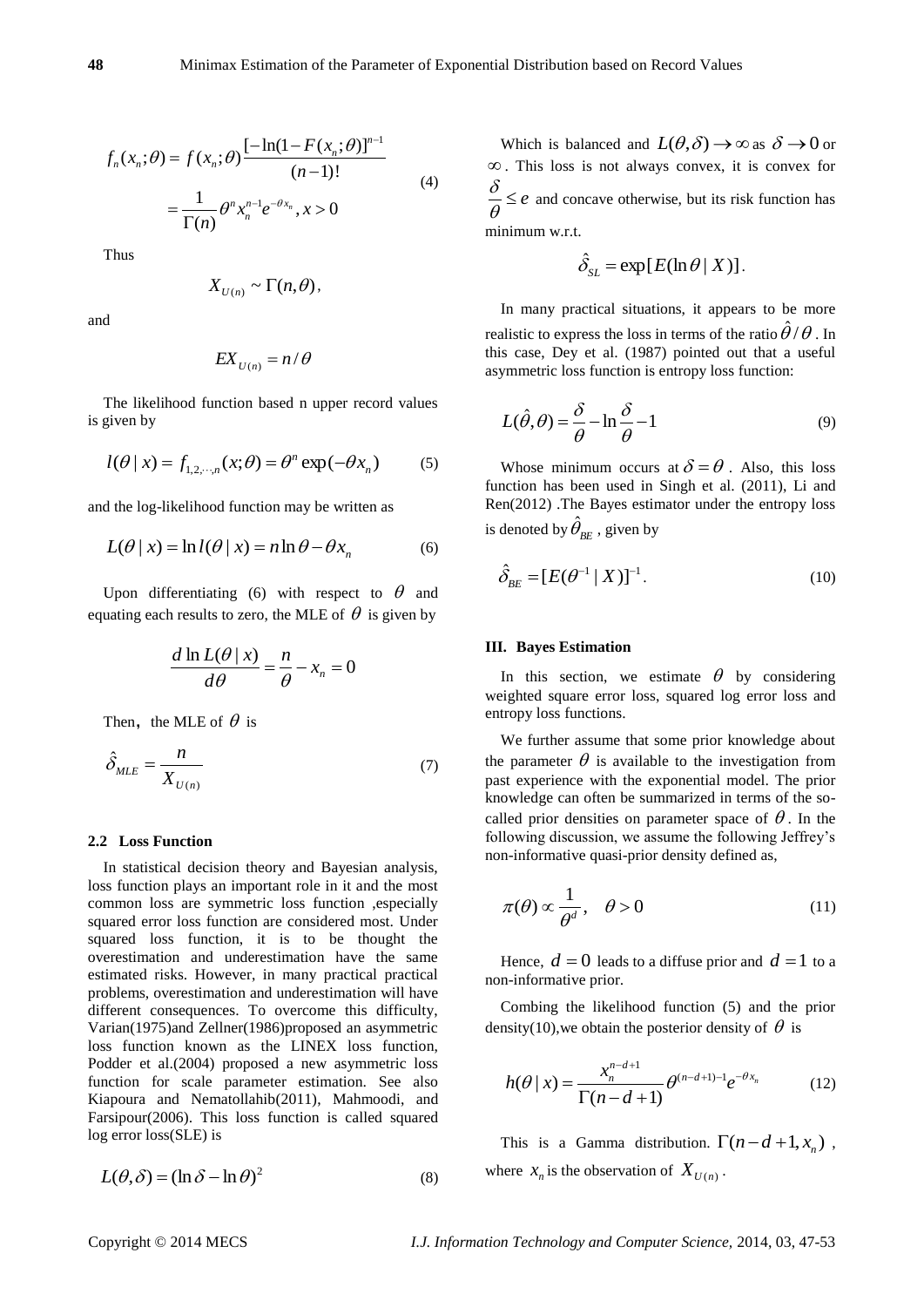**Theorem3.1.** Under the weighted square error loss function

$$
L_1(\theta, \delta) = \frac{(\delta - \theta)^2}{\theta^2} \tag{13}
$$

Then (i) the Bayes estimator under the weighted square error loss function is given by

$$
\hat{\delta}_{BS} = \frac{E[\theta^{-1} | X]}{E[\theta^{-2} | X]} = \frac{n - d - 1}{X_{U(n)}}\tag{14}
$$

(ii) the Bayes estimator under the squared log error loss function is come out to be

$$
\hat{\delta}_{SL} = \exp[E(\ln \theta \mid X)] = \frac{e^{\Psi(n)}}{X_{U(n)}}\tag{15}
$$

(iii) the Bayes estimator under the entropy loss function is obtained as

$$
\hat{\delta}_{BE} = [E(\theta^{-1} | X)]^{-1} = \frac{n - d}{X_{U(n)}}\tag{16}
$$

**Proof.** (i) by formula (11), we know that

$$
\theta \,|\, X \,\square\,\Gamma(n-d+1,X_{U(n)})\,,
$$

Then

$$
E[\theta^{-1} | X] = \frac{X_{U(n)}}{n - d},
$$
  
\n
$$
E[\theta^{-2} | X] = \frac{X_{U(n)}^2}{(n - d)(n - d - 1)}
$$
\n(17)

Thus, the Bayes estimator under the weighted square error loss function is given by

$$
\hat{\delta}_{BS} = \frac{E[\theta^{-1} | X]}{E[\theta^{-2} | X]}
$$
  
= 
$$
\frac{X_{U(n)}/(n-d)}{X_{U(n)}^2/(n-d)(n-d-1)} = \frac{n-d-1}{X_{U(n)}}
$$

(ii) Using (12),

$$
E(\ln \theta | X)
$$
  
=  $\frac{X_{U(n)}^{n-d+1}}{\Gamma(n-d+1)} \int_0^\infty \ln \theta \cdot \theta^{(n-d+1)-1} e^{-\theta X_{U(n)}} d\theta$   
=  $\frac{d}{dn} \ln \Gamma(n-d+1) - \ln X_{U(n)}$   
=  $\Psi(n-d+1) - \ln X_{U(n)}$ 

Where

$$
\Psi(n) = \frac{d}{dn} \ln \Gamma(n) = \int_0^{+\infty} \frac{\ln y \cdot y^{n-1} e^{-y}}{\Gamma(n)} dy
$$

is a Digamma function.

Then the Bayes estimator under the squared log error loss function is come out to be

$$
\hat{\delta}_{SL} = \exp[E(\ln \theta \mid X)] = \frac{e^{\Psi(n-d+1)}}{X_{U(n)}}.
$$

(iii) By Eqs.(10) and (17), the Bayes estimator under the entropy loss function is given by

$$
\hat{\delta}_{BE} = [E(\theta^{-1} | X)]^{-1} = \frac{n - d}{X_{U(n)}}.
$$

#### **IV. Minimax Estimation**

The most important elements in the minimax approach are the specification of the prior distribution and the loss functions by using a Bayesian method.

The derivation of minimax estimators depends primarily on a theorem due to Lehmann which can be stated as follows:

**Lemma4.1**(**Lehmann's Theorem**) If  $\tau = \{F_\theta: \theta \in \Theta\}$ be a family of distribution functions and *D* a class of estimators of  $\theta$  .Suppose that  $\delta^{\bullet} \in D$  is a Bayes estimator against a prior distribution  $\delta^{\bullet}(\theta)$  on  $\Theta$ , and  $R(\delta^{\bullet}, \theta)$  equals constant on  $\Theta$ ; then  $\delta^{\bullet}$  is a minimax estimator of  $\theta$  .

**Theorem 4.1** Let  $X_1, X_2, \ldots, X_n$  be a random sample drawn from the density (1),

then 
$$
\hat{\delta}_{BS} = \frac{n - d - 1}{X_{U(n)}}
$$
 is the minimax estimator of

Copyright © 2014 MECS *I.J. Information Technology and Computer Science,* 2014, 03, 47-53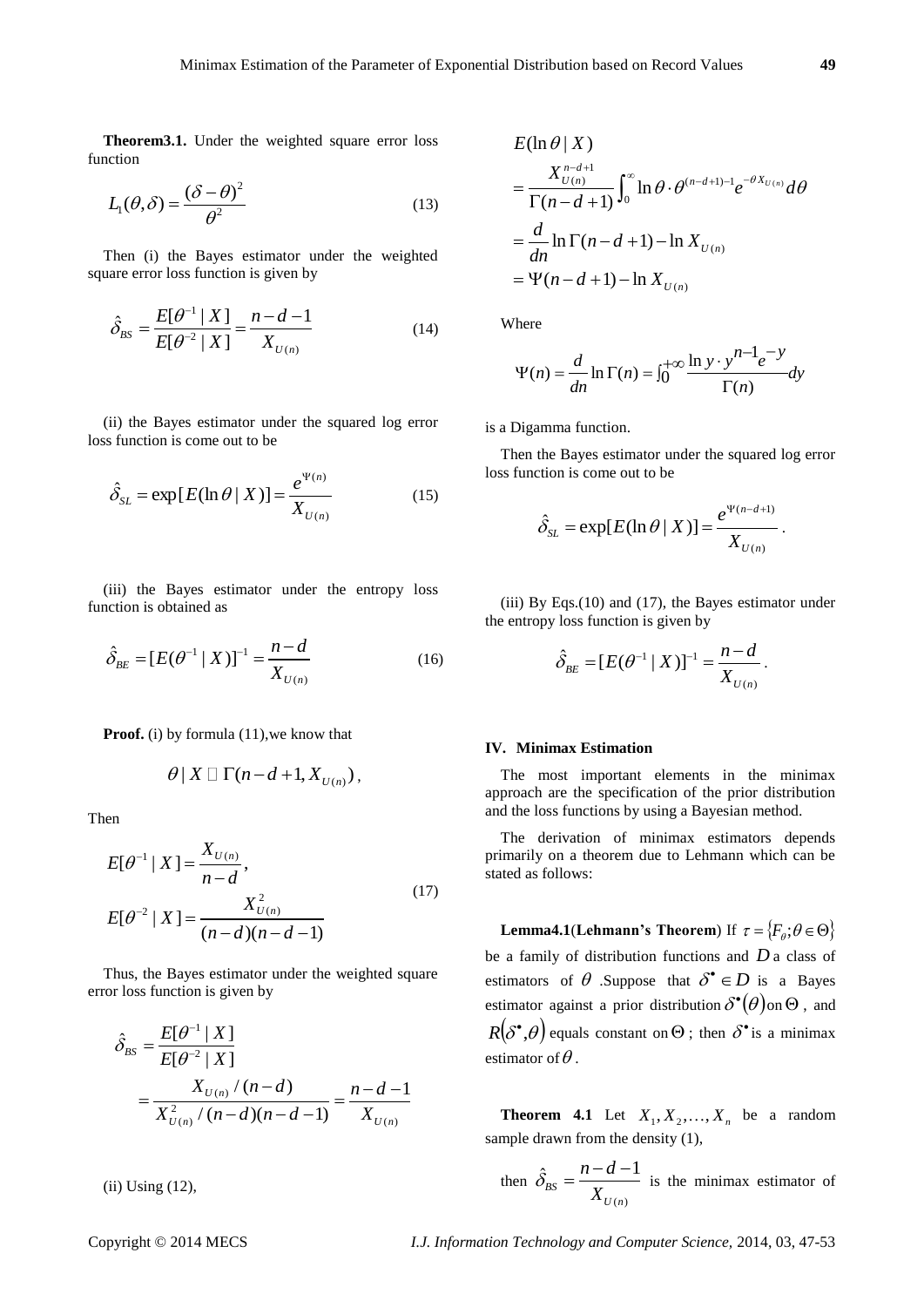the parameter  $\theta$  for the weighted square error loss function of the type (13).

**Theorem 4.2** Let  $X_1, X_2, \ldots, X_n$  be a random sample drawn from the density (1),

then  $(n-d+1)$  $(n)$  $\hat{\delta}_{\alpha} = \frac{e^{\Psi(n-d)}}{2\pi}$ *SL U n e X*  $\delta$  $\Psi(n-d+1)$  $=\frac{c}{\sqrt{1-\frac{c}{c}}}$  is the minimax estimator of

the parameter  $\theta$  for the squared log error loss function of the type (8).

**Theorem 4.3** Let  $X_1, X_2, \ldots, X_n$  be a random sample drawn from the density (1),

then  $(n)$  $\hat{\delta}_{_{BE}}$ *U n n d X*  $\hat{\delta}_{BE} = \frac{n-d}{n}$  is the minimax estimator of the

parameter  $\theta$  for the entropy loss function of the type (9).

**Proof.** First we have to prove the theorem 4.1. To prove the theorem we shall use Lehmann's theorem, which has been stated before.

For this, first we have to find the Bayes estimator  $\delta$ of  $\theta$ . Then if we can show that the risk of  $d$  is constant, then the theorem3.1 will be proved.

The risk function of the estimator  $(n)$  $\hat{S}_{BS} = \frac{n - d - 1}{V}$ *U n n d X*  $\hat{\delta}_{RS} = \frac{n - d - 1}{N}$ 

is

$$
R(\theta) = E\left[L\left(\theta, \frac{n - d - 1}{X_{U(n)}}\right)\right]
$$
  
= 
$$
E\left[\left(\frac{(n - d - 1)/X_{U(n)} - \theta}{\theta}\right)^2\right]
$$
  
= 
$$
\frac{1}{\theta^2}\left[(n - d - 1)^2 E\left(X_{U(n)}^{-2}\right) - 2\theta(n - d - 1)E\left(X_{U(n)}^{-1}\right) + \theta^2\right]
$$

From the conclusion  $X_{U(n)} \sim \Gamma(n, \theta)$  , we have

$$
E(X_{U(n)}^{-1}) = \frac{\theta}{n-1},
$$
  

$$
E(X_{U(n)}^{-2}) = \frac{\theta^2}{(n-1)(n-2)}
$$

Then

$$
R(\theta) = \frac{1}{\theta^2} \left[ (n - d - 1)^2 \frac{\theta^2}{(n - d)(n - 2)} -2\theta(n - d - 1) \frac{\theta}{n - d} + \theta^2 \right]
$$

$$
= 1 - 2\frac{n - d - 1}{n - d} + \frac{(n - d - 1)^2}{(n - d)(n - 2)}
$$

Then  $R(\theta)$  is a constant .So, according to the Lehmann's theorem it follows that,  $(n)$  $\hat{S}_{BS} = \frac{n - d - 1}{V}$ *U n*  $n - d$ *X*  $\hat{\delta}_{RS} = \frac{n-d-1}{N}$  is

the minimax estimator for the parameter  $\theta$  of the exponential distribution under the weighted square error loss function of the form (12).

Now we are going to prove the theorem4.2. The risk function of the estimator  $(n-d+1)$  $(n)$  $\hat{\delta}_{\alpha} = \frac{e^{\Psi(n-d)}}{2\pi}$ *SL U n e X*  $\delta$  $\Psi(n-d+1)$  $=\frac{c}{\sqrt{1-\frac{c}{c}}}$  is

$$
R(\theta) = E\left[L(\theta, \hat{\delta}_{SL})\right] = E\left[\left(\ln \hat{\delta}_{SL} - \ln \theta\right)^{2}\right]
$$

$$
= E[\ln \hat{\delta}_{SL}]^{2} - 2 \ln \theta \cdot E \ln[\hat{\delta}_{SL}] + (\ln \theta)^{2}
$$

From the conclusion  $X_{U(n)} \sim \Gamma(n, \theta)$ , we have

$$
E(\ln X_{U(n)}) = \Psi(n) - \ln \theta
$$

Thus

$$
E[\ln \hat{\delta}_{SL}] = E(\Psi(n - d + 1) - \ln X_{U(n)})
$$
  
=  $\Psi(n - d + 1) - (\Psi(n) - \ln \theta)$   
=  $\Psi(n - d + 1) - \Psi(n) + \ln \theta$ 

$$
E[\ln \hat{\delta}_{SL}]^{2} = E(\Psi(n-d+1) - \ln X_{U(n)})^{2}
$$
  
=  $\Psi^{2}(n-d+1) - 2\Psi(n-d+1)E(\ln X_{U(n)})$   
+  $E[(\ln X_{U(n)})^{2}]$ 

Using the fact

$$
\Psi'(n) = \int_0^\infty \frac{(\ln y)^2 y^{n-1} e^{-y}}{\Gamma(n)} dy
$$
  
-
$$
\int_0^\infty \frac{(\ln y)^2 y^{n-1} e^{-y}}{\Gamma(n)} \Psi(n) dy,
$$
  
=
$$
E[(\ln Y)^2] - \Psi^2(n)
$$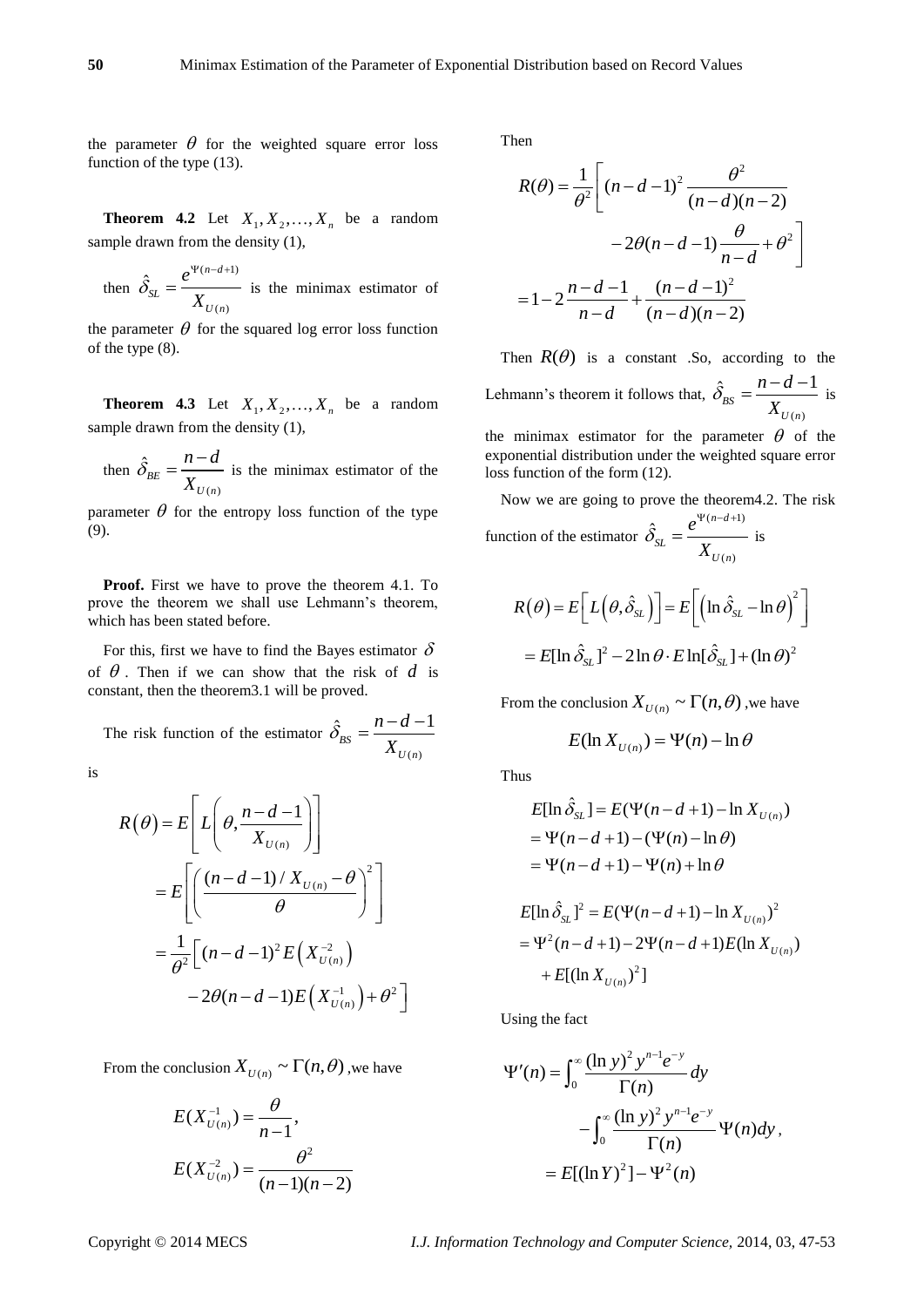where  $Y \sim \Gamma(n,1)$  and we can show that

$$
Y=X_{U(n)}\theta\sim\Gamma(n,\!1)
$$

Thus

$$
\Psi^{2}(n) + \Psi'(n)
$$
  
=  $E[(\ln Y)^{2}] = E[(\ln X_{U(n)} + \ln \theta)^{2}]$   
=  $E[(\ln X_{U(n)})^{2}] + 2 \ln \theta \cdot E(\ln X_{U(n)}) + (\ln \theta)^{2}$   
=  $E[(\ln X_{U(n)})^{2}] + 2 \ln \theta \cdot (\Psi(n) - \ln \theta) + (\ln \theta)^{2}$ 

Then we get the fact

$$
E[(\ln X_{U(n)})^2] = \Psi^2(n) + \Psi'(n)
$$
  
- 2 ln  $\theta \cdot \Psi(n) + (\ln \theta)^2$ 

Therefore

$$
E[\ln \hat{\delta}_{SL}]^{2}
$$
  
=  $\Psi^{2}(n-d+1) - 2\Psi(n-d+1)E(\ln X_{U(n)})$   
+  $E[(\ln X_{U(n)})^{2}]$   
=  $\Psi^{2}(n-d+1) - 2\Psi(n-d+1)[\Psi(n) - \ln \theta]$   
+  $\Psi^{2}(n) + \Psi'(n) - 2\ln \theta \cdot \Psi(n) + (\ln \theta)^{2}$ 

$$
R(\theta)
$$

$$
R(\theta)
$$
  
=  $E[\ln \hat{\delta}_{SL}]^2 - 2\ln \theta \cdot E \ln[\hat{\delta}_{SL}] + (\ln \theta)^2$   
=  $\Psi^2(n-d+1) - 2\Psi(n-d+1)[\Psi(n) - \ln \theta]$   
+  $\Psi^2(n) + \Psi'(n) - 2\ln \theta \cdot \Psi(n) + (\ln \theta)^2$   
-  $2\ln \theta \cdot [\Psi(n-d+1) - \Psi(n) + \ln \theta] + (\ln \theta)^2$   
=  $\Psi^2(n-d+1)$   
-  $2\Psi(n)\Psi(n-d+1) + \Psi^2(n) + \Psi'(n)$ 

Then  $R(\theta)$  is a constant. So, according to the Lehmann's theorem it follows that,  $(n-d+1)$  $(n)$  $\hat{\delta}_{n} = \frac{e^{\Psi(n-d)}}{n}$ *SL*  $U(n)$ *e X*  $\delta$  $\Psi(n-d+1)$  $=\frac{c}{\sqrt{1-\frac{c}{c}}}$  is

the minimax estimator for the parameter  $\theta$  of the exponential distribution under the squared log error loss function of the form (8).

Finally we are going to prove the theorem4.3.The risk function of the estimator  $(n)$  $\hat{\delta}_{BE}$ *U n n d X*  $\hat{\delta}_{RF} = \frac{n-d}{\sigma}$  is

$$
R(\theta) = E[L(\theta)]
$$
  
\n
$$
= E\left[\frac{n-d}{\theta X_{U(n)}} - \ln \frac{n-d}{\theta X_{U(n)}} + 1\right]
$$
  
\n
$$
= \frac{n-d}{\theta} E\left[\frac{1}{X_{U(n)}}\right]
$$
  
\n
$$
- \ln(n-d) + \ln \theta + E[\ln X_{U(n)}] + 1
$$
  
\n
$$
= \frac{n-d}{n-1} - \ln(n-d) + \ln \theta + \Psi(n) - \ln \theta + 1
$$
  
\n
$$
= \frac{n-d}{n-1} - \ln(n-d) + \Psi(n) + 1
$$

Then  $R(\theta)$  is a constant .So, according to the Lehmann's theorem it follows that,  $(n)$  $\hat{\delta}_{_{BE}}$ *U n n d X*  $\hat{\delta}_{_{RF}} = \frac{n-d}{\sigma}$  is the minimax estimator for the parameter  $\theta$  of theexponential distribution under the entropy loss function of the form (9).

## **V. Risk Function**

The risk functions of the estimators  $\hat{\theta}_{_{\!B\!S}} , \hat{\theta}_{_{\!B\!L}}$  and  $\hat{\theta}_{_{\!B\!E}}$ relative to squared error loss

$$
L(\hat{\theta}, \theta) = (\delta - \theta)^2
$$

are denoted by  $R(\hat{\theta}_{BS}), R(\hat{\theta}_{BL})$  and  $R(\hat{\theta}_{BE})$  , respectively, are can be easily shown as

$$
R(\hat{\delta}_{BS}) = E[L(\hat{\delta}_{BS}, \theta)]
$$
  
=  $E[(\hat{\delta}_{BS} - \theta)^2] = E[(\frac{n - d - 1}{X_{U(n)}} - \theta)^2]$   
=  $\int_0^{\infty} \left[ \frac{(n - d - 1)^2}{x^2} - \frac{2(n - d - 1)\theta}{x} + \theta^2 \right] f_{X_{U(n)}}(x) dx$   
=  $\int_0^{\infty} \left[ \frac{(n - d - 1)^2}{x^2} - \frac{2(n - d - 1)\theta}{x} + \theta^2 \right] \frac{\theta^n}{\Gamma(n)} x^{n - 1} e^{-\theta x} dx$ ,  
=  $\theta^2 \left[ \frac{(n - d - 1)^2}{(n - 1)(n - 2)} - \frac{2(n - d - 1)}{n - 1} + 1 \right]$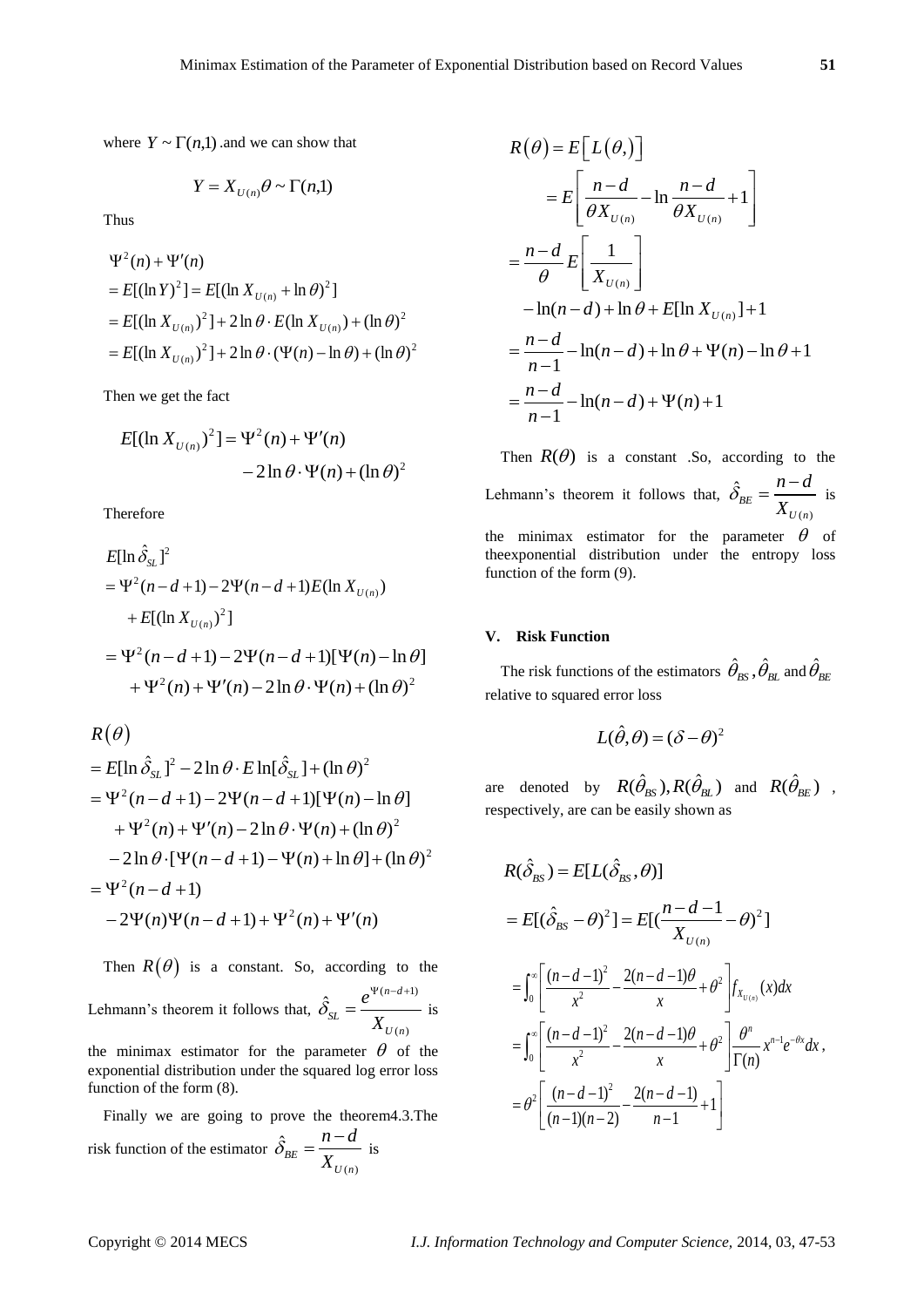$$
R(\hat{\delta}_{SL}) = E[(\hat{\delta}_{SL} - \theta)^2] = E[(\frac{e^{\Psi(n-d+1)}}{X_{U(n)}} - \theta)^2]
$$
  
\n
$$
= \int_0^{\infty} \left[ \frac{e^{2\Psi(n-d+1)}}{x^2} - \frac{2e^{\Psi(n-d+1)}\theta}{x} + \theta^2 \right] f_{X_{U(n)}}(x) dx
$$
  
\n
$$
= \int_0^{\infty} \left[ \frac{e^{2\Psi(n-d+1)}}{x^2} - \frac{2e^{\Psi(n-d+1)}\theta}{x} + \theta^2 \right] \frac{\theta^n}{\Gamma(n)} x^{n-1} e^{-\theta x} dx
$$
  
\n
$$
= \theta^2 \left[ \frac{e^{2\Psi(n-d+1)}}{(n-1)(n-2)} - \frac{2e^{\Psi(n-d+1)}}{n-1} + 1 \right]
$$

$$
R(\hat{\delta}_{BE}) = E[L(\hat{\delta}_{BE}, \theta)]
$$
  
=  $E[(\hat{\delta}_{BE} - \theta)^2] = E[(\frac{n-d}{X_{U(n)}} - \theta)^2]$   
=  $\int_0^{\infty} \left[ \frac{(n-d)^2}{x^2} - \frac{2(n-d)\theta}{x} + \theta^2 \right] f_{X_{U(n)}}(x) dx$   
=  $\int_0^{\infty} \left[ \frac{(n-d)^2}{x^2} - \frac{2(n-d)\theta}{x} + \theta^2 \right] \frac{\theta^n}{\Gamma(n)} x^{n-\frac{1}{2}} e^{-\theta x} dx$   
=  $\theta^2 \left[ \frac{(n-d)^2}{(n-1)(n-2)} - \frac{2(n-d)}{n-1} + 1 \right]$ 

In the Fig.1-4, we have plotted the ratio of the risk functions to  $\theta^2$ , i.e.



Fig. 1: Ratio of the risk functions with n=10



Fig. 2: Ratio of the risk functions with n=20





Fig. 4: Ratio of the risk functions with n=50

From Fig.1-4, it is clear that no of the estimators uniformly dominates any other. We therefore recommend that the estimators be chosen according to the value of *d* when the quasi-prior density is used as the prior distribution, and this choice in return depends on the situation at hand.